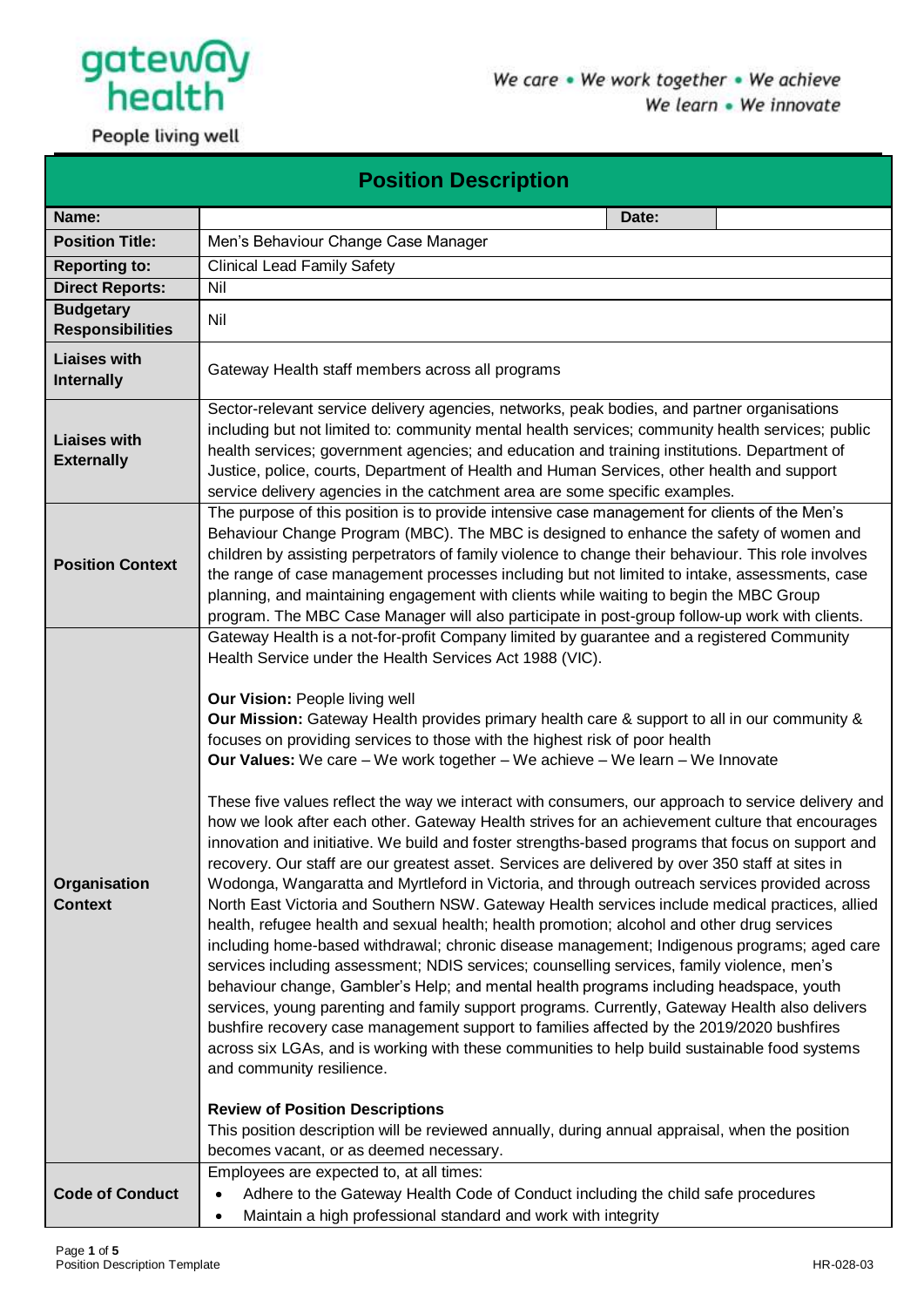

|                                                                                                                                                                                                                                                                                                                                                                                                                                                                                                                                                                                                                                                                                                                                                                                                                                                                                                                                                                                                                                                                                                                                                                                                                         | Develop collaborative working relationships<br>٠<br>Communicate with respect<br>$\bullet$<br>Maintain a client focus<br>$\bullet$<br>Adopt a Continuous Quality Improvement approach<br>Work within legislative and compliance frameworks<br><b>Best Practice</b><br>(Knowledge & application of skills required for this position. Knowledge & understanding of equipment, legislation, policies & procedures) |                                                                                                                                                                                                                                                                                                                                                                                                                                                                                                                                                                                                                                                                                                                                                                                                                 |  |  |  |
|-------------------------------------------------------------------------------------------------------------------------------------------------------------------------------------------------------------------------------------------------------------------------------------------------------------------------------------------------------------------------------------------------------------------------------------------------------------------------------------------------------------------------------------------------------------------------------------------------------------------------------------------------------------------------------------------------------------------------------------------------------------------------------------------------------------------------------------------------------------------------------------------------------------------------------------------------------------------------------------------------------------------------------------------------------------------------------------------------------------------------------------------------------------------------------------------------------------------------|-----------------------------------------------------------------------------------------------------------------------------------------------------------------------------------------------------------------------------------------------------------------------------------------------------------------------------------------------------------------------------------------------------------------|-----------------------------------------------------------------------------------------------------------------------------------------------------------------------------------------------------------------------------------------------------------------------------------------------------------------------------------------------------------------------------------------------------------------------------------------------------------------------------------------------------------------------------------------------------------------------------------------------------------------------------------------------------------------------------------------------------------------------------------------------------------------------------------------------------------------|--|--|--|
|                                                                                                                                                                                                                                                                                                                                                                                                                                                                                                                                                                                                                                                                                                                                                                                                                                                                                                                                                                                                                                                                                                                                                                                                                         | <b>Key Responsibilities</b>                                                                                                                                                                                                                                                                                                                                                                                     | <b>Agreed Achievements</b>                                                                                                                                                                                                                                                                                                                                                                                                                                                                                                                                                                                                                                                                                                                                                                                      |  |  |  |
| Provide case management services, including<br>$\bullet$<br>comprehensive assessments, to clients using a<br>strengths-based and recovery-focused approach to<br>achieve outcomes, meet program objectives, and<br>comply with contractual and/or legislative obligations.<br>Effectively link clients to appropriate and adequate<br>$\bullet$<br>resources and services from relevant service<br>providers, organisations, institutions, and networks to<br>support behavioural change goals, promote family<br>safety, and sustain outcomes<br>Participate in the development, implementation, and<br>$\bullet$<br>evaluation of clinical procedures, tools, workflows,<br>standards, and models of care for continuous<br>improvement of service delivery in case management<br>practice.<br>Respond to and report on clinical incidents and critical<br>$\bullet$<br>incidents, with due attention to risk assessment and<br>incident response procedures.<br>Assist with debriefing and support to staff, including in<br>$\bullet$<br>critical incidents and high-risk situations.<br>Undertake other tasks and projects with due care, skill,<br>$\bullet$<br>and discretion as directed by the Program Manager |                                                                                                                                                                                                                                                                                                                                                                                                                 | Clients receive high-quality care towards desired<br>$\bullet$<br>outcomes through appropriate, skilled, and ethical<br>practice of a wide range of clinical interventions<br>Individual performance outcomes meet or exceed<br>$\bullet$<br>committed service delivery targets and contractual<br>obligations<br>Counselling clinical procedures, workflows, standards,<br>$\bullet$<br>and models of care reflect best practice and progress<br>for the relevant service areas, client cohorts, and<br>broader policy frameworks.<br>Clinical incidents, including compliments, feedback,<br>$\bullet$<br>and complaints are addressed and documented using<br>the appropriate tools, procedures, and systems.<br>Direct service and other tasks are carried out<br>$\bullet$<br>effectively and efficiently. |  |  |  |
|                                                                                                                                                                                                                                                                                                                                                                                                                                                                                                                                                                                                                                                                                                                                                                                                                                                                                                                                                                                                                                                                                                                                                                                                                         | <b>Research, Leadership and Education</b>                                                                                                                                                                                                                                                                                                                                                                       |                                                                                                                                                                                                                                                                                                                                                                                                                                                                                                                                                                                                                                                                                                                                                                                                                 |  |  |  |
|                                                                                                                                                                                                                                                                                                                                                                                                                                                                                                                                                                                                                                                                                                                                                                                                                                                                                                                                                                                                                                                                                                                                                                                                                         | (Demonstrated experience and understanding of the need for continuation of personal & professional development)                                                                                                                                                                                                                                                                                                 |                                                                                                                                                                                                                                                                                                                                                                                                                                                                                                                                                                                                                                                                                                                                                                                                                 |  |  |  |
|                                                                                                                                                                                                                                                                                                                                                                                                                                                                                                                                                                                                                                                                                                                                                                                                                                                                                                                                                                                                                                                                                                                                                                                                                         | <b>Key Responsibilities</b>                                                                                                                                                                                                                                                                                                                                                                                     | <b>Agreed Achievements</b>                                                                                                                                                                                                                                                                                                                                                                                                                                                                                                                                                                                                                                                                                                                                                                                      |  |  |  |
| $\bullet$<br>٠                                                                                                                                                                                                                                                                                                                                                                                                                                                                                                                                                                                                                                                                                                                                                                                                                                                                                                                                                                                                                                                                                                                                                                                                          | Continually develop both personally and professionally<br>to meet the changing needs of your position, career<br>and organisation.<br>Complete mandatory training as required by<br>organisation and ensure that Program team mandatory                                                                                                                                                                         | Maintain professional development as required by the<br>$\bullet$<br>relevant professional body.<br>100% compliance within all agency mandatory training.<br>$\bullet$<br>The provision of evidence-based practice in line with<br>$\bullet$<br>funding requirements.                                                                                                                                                                                                                                                                                                                                                                                                                                                                                                                                           |  |  |  |

- training is completed. • Contribute to service development efforts for the translation of relevant research and policy into Gateway Health clinical practice in counselling.
- Participate in or support the effective implementation of student placements, research fellowships, and similar training initiatives.

# • Individual professional development and self-care plans are carried out effectively.

• Participating students, researchers, and others in research or educational placements report positive outcomes from their engagement with the agency.

# **Team, Culture Building and Communication**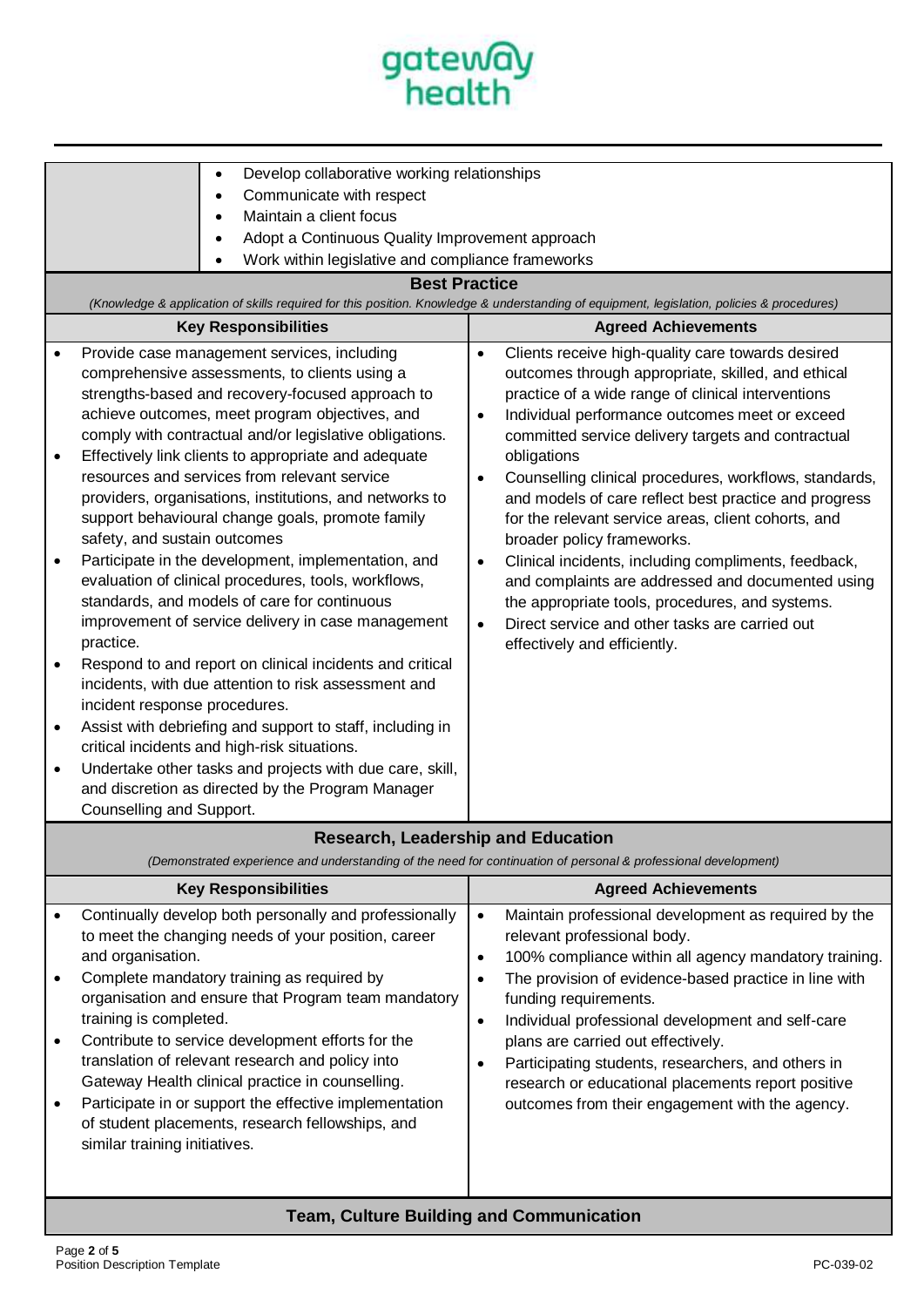

|                                                                                                                        | (Communication & interpersonal skills including leasing with internal & external stakeholders)                                                                                                                                                                                                                                                                                                                                                                                                                                                                      |                                                  |                                                                                                                                                                                                                                                                                                                                                                                                            |  |  |
|------------------------------------------------------------------------------------------------------------------------|---------------------------------------------------------------------------------------------------------------------------------------------------------------------------------------------------------------------------------------------------------------------------------------------------------------------------------------------------------------------------------------------------------------------------------------------------------------------------------------------------------------------------------------------------------------------|--------------------------------------------------|------------------------------------------------------------------------------------------------------------------------------------------------------------------------------------------------------------------------------------------------------------------------------------------------------------------------------------------------------------------------------------------------------------|--|--|
| <b>Key Responsibilities</b>                                                                                            |                                                                                                                                                                                                                                                                                                                                                                                                                                                                                                                                                                     |                                                  | <b>Agreed Achievements</b>                                                                                                                                                                                                                                                                                                                                                                                 |  |  |
| $\bullet$<br>$\bullet$<br>$\bullet$<br>$\bullet$                                                                       | Under the direction of the Program Manager<br>Counselling and Support, contribute to the design and<br>implementation of program operational plans that<br>achieve Gateway Health strategic and service plans.<br>Address any issues of concern or non-performance in<br>a timely manner.<br>Develop and maintain professional and collaborative<br>relationships with internal and external stakeholders.<br>Participate regularly and productively in team<br>meetings.<br>Access appropriate clinical supervision and<br>professional development opportunities. | $\bullet$<br>$\bullet$<br>$\bullet$<br>$\bullet$ | Study and apply new or adjusted procedures,<br>workflows, standards, models of care, and policies, as<br>well as their associated impacts.<br>Individual behaviour is congruent with organisational<br>values, behaviours and goals.<br>Effective working relationships across Gateway Health<br>are established and maintained.<br>Conflicts amongst colleagues are resolved and<br>managed respectfully. |  |  |
|                                                                                                                        | <b>Clinical and Administrative Systems</b>                                                                                                                                                                                                                                                                                                                                                                                                                                                                                                                          |                                                  |                                                                                                                                                                                                                                                                                                                                                                                                            |  |  |
| (Org processes, admin & documentation requirements, professionalism & timely reporting)<br><b>Key Responsibilities</b> |                                                                                                                                                                                                                                                                                                                                                                                                                                                                                                                                                                     |                                                  | <b>Agreed Achievements</b>                                                                                                                                                                                                                                                                                                                                                                                 |  |  |
| $\bullet$<br>$\bullet$                                                                                                 | Ensure relevant clinical documentation is completed to<br>required timeframes and standards of quality.<br>Maintain proficiency in the use of Gateway Health<br>software systems including clinical information<br>management, human resource management and<br>communications tools.<br>Produce accurate and timely reports for internal and/or<br>external purposes as required.                                                                                                                                                                                  | $\bullet$<br>$\bullet$                           | Clinical documentation is prepared and completed in<br>accordance with Gateway Health policies, procedures,<br>and standards as demonstrated by regular audits of<br>client files.<br>Internal and external reports and acquittals are<br>completed up to standard and on time.                                                                                                                            |  |  |
|                                                                                                                        | <b>Quality, Safety and Compliance</b>                                                                                                                                                                                                                                                                                                                                                                                                                                                                                                                               |                                                  |                                                                                                                                                                                                                                                                                                                                                                                                            |  |  |
|                                                                                                                        | (commitment to ensuring quality services are delivered to both internal and external clients through continuous improvement)                                                                                                                                                                                                                                                                                                                                                                                                                                        |                                                  |                                                                                                                                                                                                                                                                                                                                                                                                            |  |  |
|                                                                                                                        | <b>Key Responsibilities</b>                                                                                                                                                                                                                                                                                                                                                                                                                                                                                                                                         |                                                  | <b>Agreed Achievements</b>                                                                                                                                                                                                                                                                                                                                                                                 |  |  |
| $\bullet$                                                                                                              | Actively assess, manage and where possible mitigate<br>workplace risk including OH&S, consumer related risk,<br>reputation risk and personal risk.<br>Contribute to an understanding within the Program<br>Team of individual responsibility for consumer safety,<br>quality and risk and adherence to the relevant policies,                                                                                                                                                                                                                                       | $\bullet$<br>$\bullet$<br>$\bullet$              | Report risk to your Manager and relevant Gateway<br>Health employees, and utilise current risk<br>management tools and procedures available.<br>Ensure policies, procedures and codes are complied<br>with at all times.<br>As outlined in the Code of Conduct ensure all                                                                                                                                  |  |  |
| $\bullet$<br>٠                                                                                                         | procedures and guidelines.<br>Contribute to service improvement through the<br>development, implementation and review of program<br>processes and procedures.<br>Ensure a safe working environment for yourself, your                                                                                                                                                                                                                                                                                                                                               | $\bullet$<br>$\bullet$                           | interactions are undertaken in accordance with the<br>behaviour set.<br>100% completion of performance reviews.<br>Completion of induction programs within set<br>timeframes.                                                                                                                                                                                                                              |  |  |
| $\bullet$                                                                                                              | colleagues and members of the public.<br>Identify, report and manage risks and ensure actions<br>are taken to prevent and minimise harm to consumers<br>and the Gateway Health workforce.                                                                                                                                                                                                                                                                                                                                                                           | $\bullet$<br>$\bullet$                           | Exhibit workplace practice, actions and behaviours in<br>line with Gateway Health's Well-being Framework.<br>Ensure work practices comply with Gateway Health's<br>Continuous Quality Improvement principles.                                                                                                                                                                                              |  |  |
| ٠<br>$\bullet$                                                                                                         | Contribute to organisational quality and safety<br>initiatives.<br>Comply with requirements of the service standards<br>applicable to service delivery and other relevant<br>standards, regulations and legislative requirements.                                                                                                                                                                                                                                                                                                                                   | $\bullet$<br>$\bullet$                           | Positively embrace and adopt change as it occurs.<br>Protect the rights, safety and wellbeing of children and<br>provide a child-safe environment.                                                                                                                                                                                                                                                         |  |  |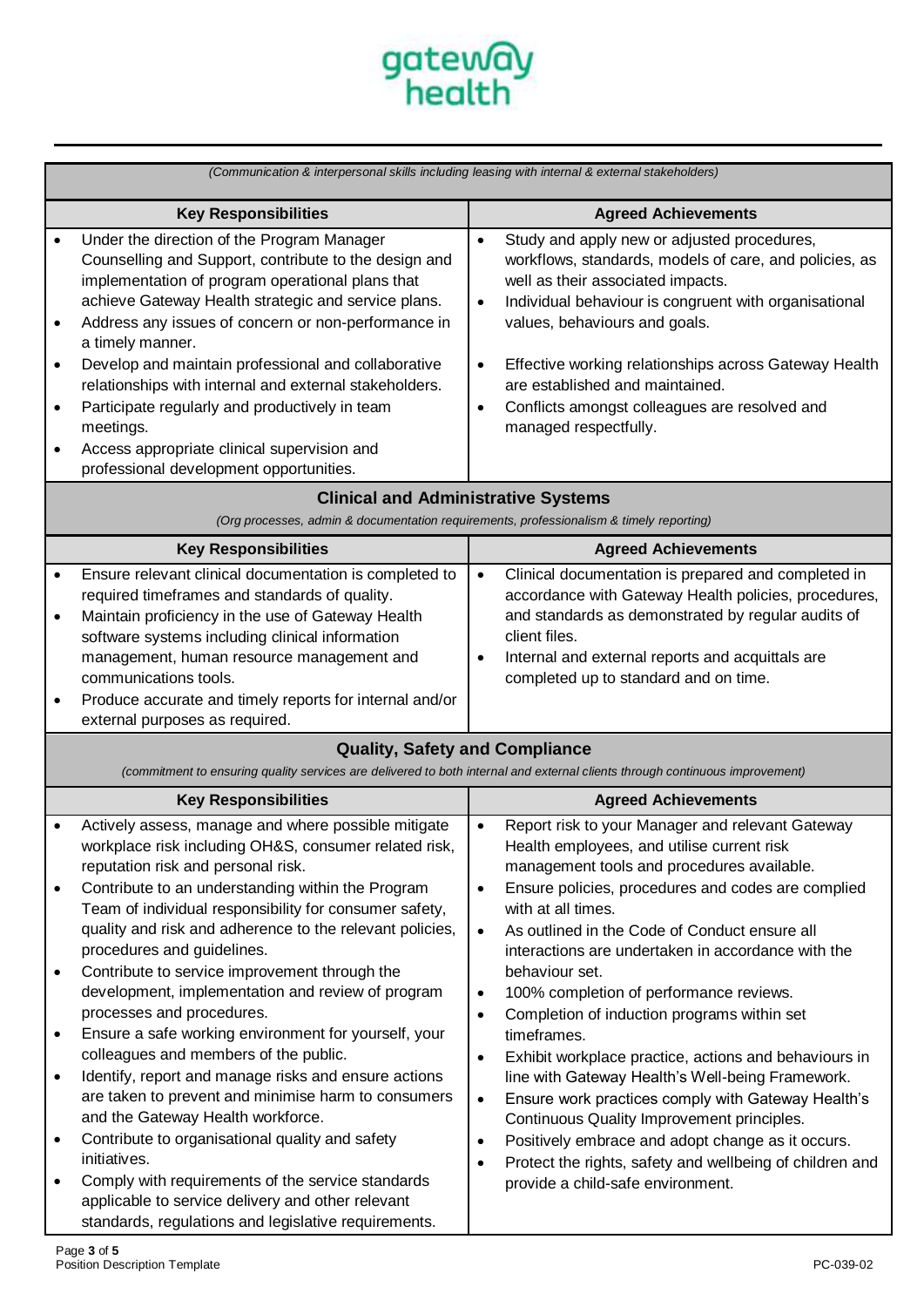

| <b>Qualifications, Skills and Other Requirements</b>                                                                                                                                                                                                  |   |                                                                                                                                    |  |  |
|-------------------------------------------------------------------------------------------------------------------------------------------------------------------------------------------------------------------------------------------------------|---|------------------------------------------------------------------------------------------------------------------------------------|--|--|
| <b>Key Responsibilities</b>                                                                                                                                                                                                                           |   | <b>Agreed Achievements</b>                                                                                                         |  |  |
| Tertiary qualifications in but not limited to Counselling,<br>Social Work, Psychology, Mental Health, Occupational<br>Therapy, and Behavioural or Social Sciences.<br>Provide evidence of annual renewal of registration to<br>practice (as required) | с | Demonstrated evidence of ongoing professional<br>development.<br>Demonstrated evidence of ongoing regular clinical<br>supervision. |  |  |
| <b>Kay Salaction Critoria</b>                                                                                                                                                                                                                         |   |                                                                                                                                    |  |  |

#### **Key Selection Criteria**

*Applicants MUST address the Selection Criteria below when completing an employment application*

### **Essential**

- Demonstrated ability to behave in accordance to the Gateway Health Values of *We Care, We Work Together, We Achieve, We Learn, We Innovate*.
- Tertiary qualifications in Counselling, Social Work, Health Sciences, Psychology, Behavioural and Social Sciences or relevant equivalent studies and extensive experience in counselling, welfare or health fields
- Minimum three (3) years of demonstrated experience in case management provision using behavioural change and/or harm reduction approaches to diverse clients and significant others impacted by violent behaviours
- Demonstrated understanding of relevant frameworks and theories useful for working with men who have committed family violence, including awareness of perpetrators' tactics
- Demonstrated capacity to effectively function in a multidisciplinary team, ideally including cross-sector initiatives and partnerships with a wide range of professional organisations and stakeholders
- Highly developed skills in report writing, record keeping, and other computer skills, including use of teleconferencing applications such as Zoom, Skype, Microsoft Teams, Healthdirect, and Coviu
- Excellent skills in engaging and working with teams to develop cohesive, strengths-based and supportive working environments
- Current Australian driver's licence or accepted international driver's licence

#### **Desirable**

- Knowledge and understanding of Men's Behaviour Change programs and/or similar behavioural change programs
- Prior experience in family violence or related programs/services would be an advantage
- Bachelor's degree or higher in a relevant discipline or profession as described above
- Experience in applying different clinical procedures, tools, workflows, standards, and models of care relevant to case management practice or other healthcare settings
- Verbal and written proficiency in language/s other than English

Gateway Health is committed to creating a diverse environment and is proud to be an equal opportunity employer. All qualified applicants will receive consideration for employment without regard to race, ethnicity, religion, gender, gender identity or expression, sexual orientation, genetics, disability, age, or neurological status.

#### **Inherent Requirements**

Gateway Health has a duty of care to all staff. The purpose of this section is to ensure that you fully understand and are able to perform the inherent requirements of the position (with reasonable adjustments if required) and that you are not placed in an environment or given tasks that would result in risks to your safety or the safety of others. The position may require the following tasks among other things:

- Limited manual handling (pushing, pulling, lifting, holding, carrying)
- Sitting, standing, bending, reaching
- Computer work, data entry
- Use of personal protective equipment
- Driving motor vehicles
- Dealing with anxious or upset staff, consumers or members of the public